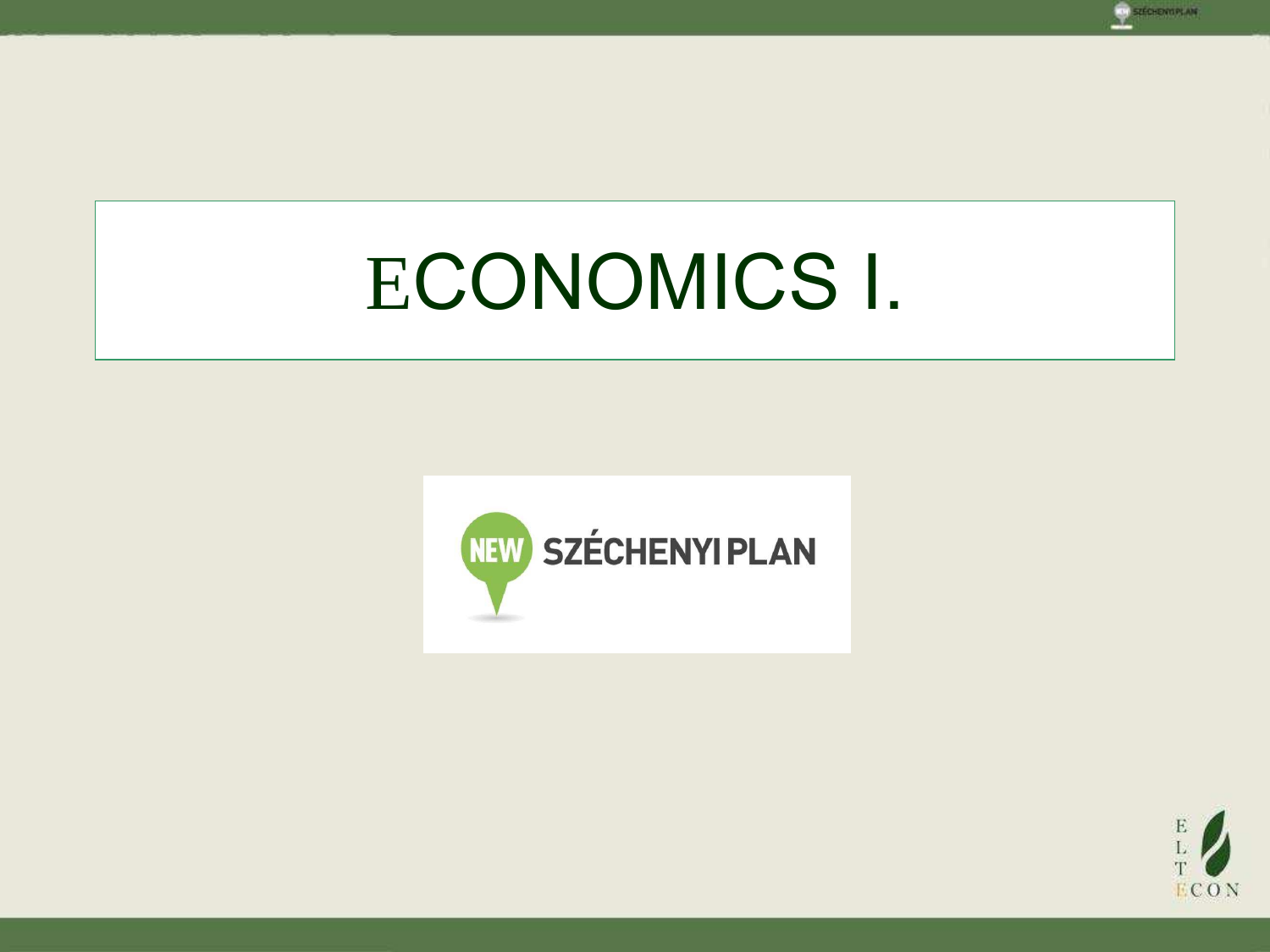# **NEW SZÉCHENYI PLAN**

# ECONOMICS I.

Sponsored by a Grant TÁMOP-4.1.2-08/2/A/KMR-2009-0041 **Course Material Developed by Department of Economics, Faculty of Social Sciences, Eötvös Loránd University Budapest (ELTE)** Department of Economics, Eötvös Loránd University Budapest **Institute of Economics, Hungarian Academy of Sciences Balassi Kiadó, Budapest** 









BALASSI KIADÓ





The project is supported by the European Union.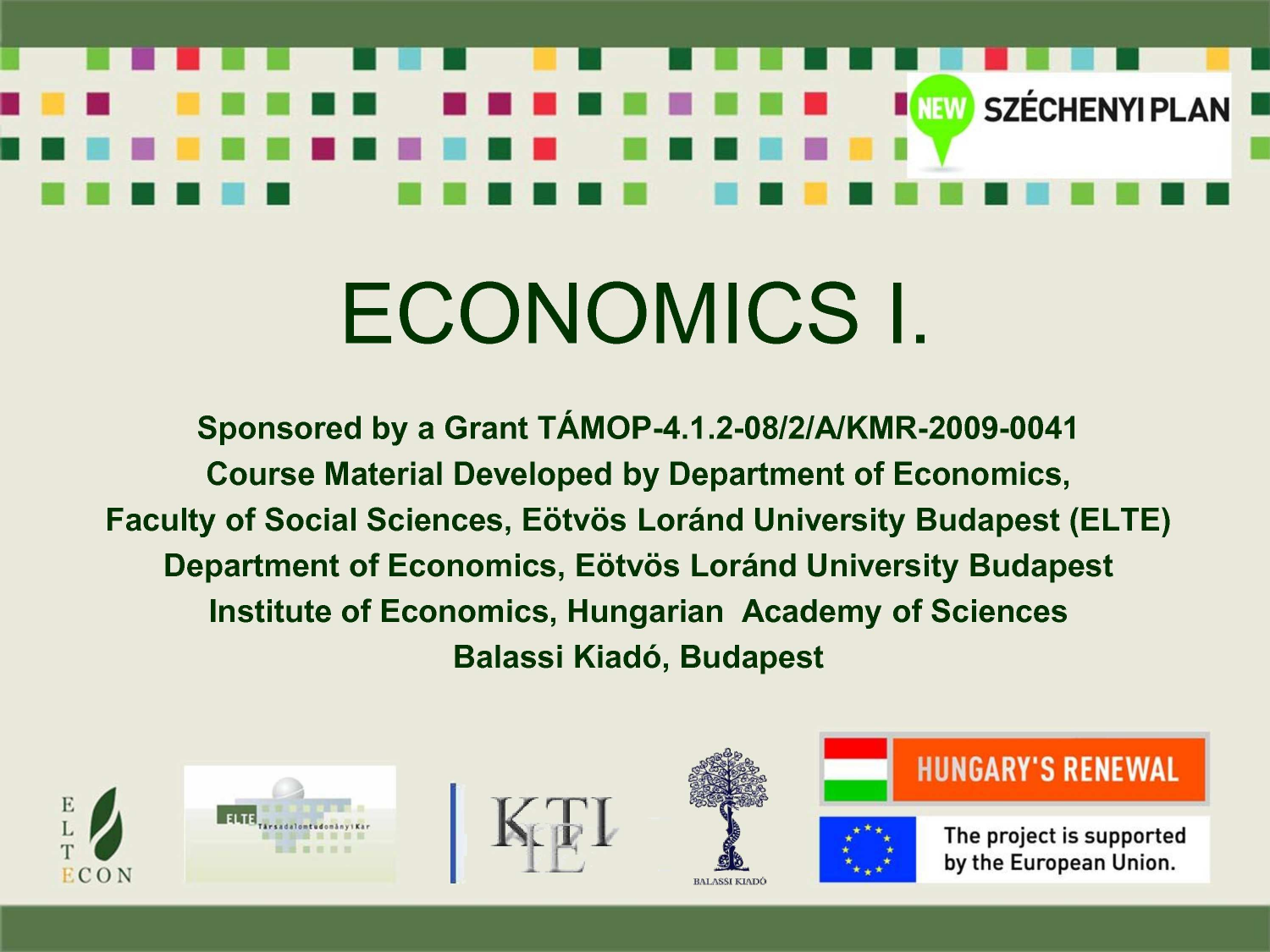

National Development Agency www.ujszechenyiterv.gov.hu 06 40 638 638





The projects have been supported by the European Union.

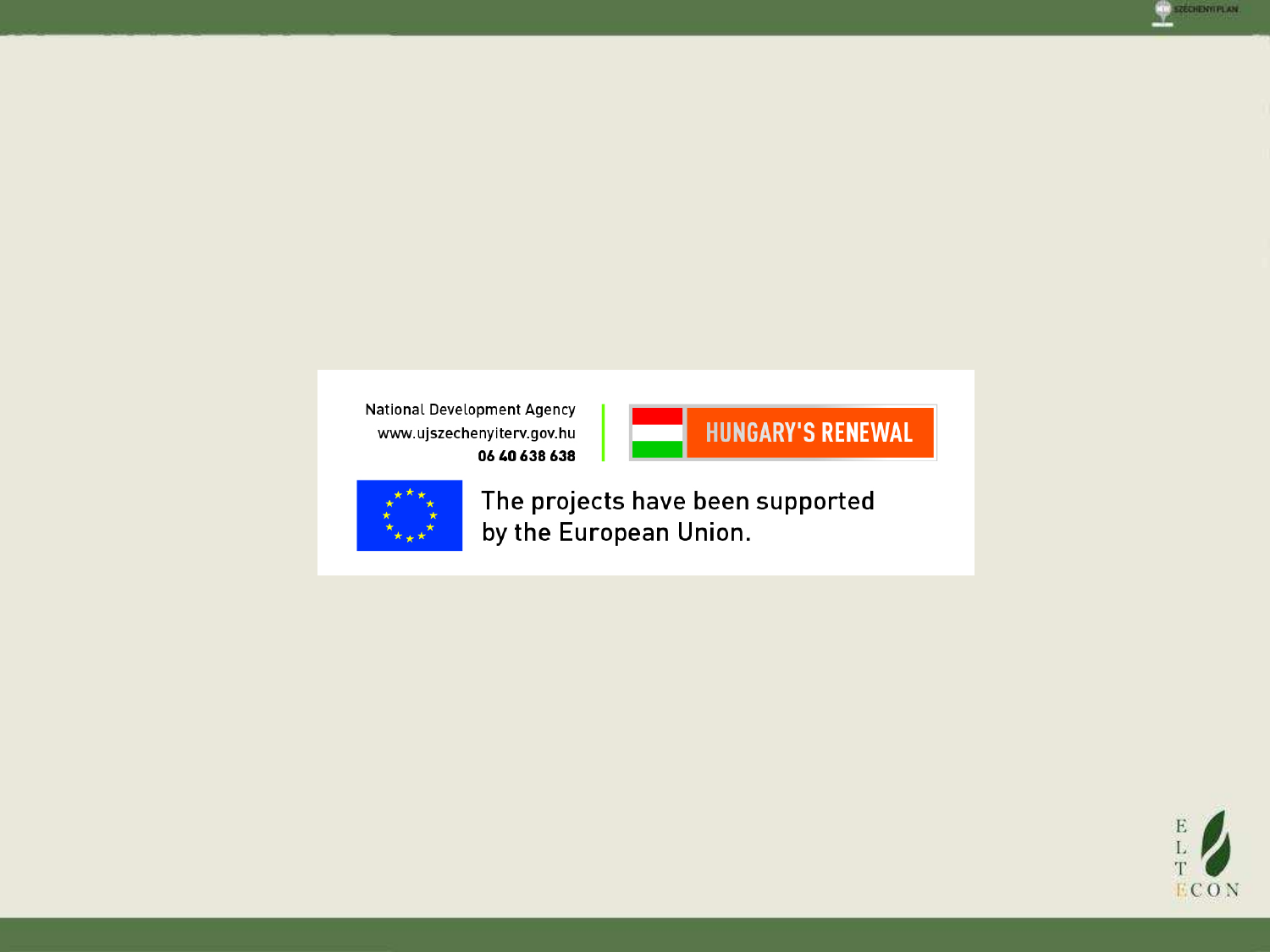

#### ELTE Faculty of Social Sciences, Department of Economics

# Economics I.

#### week 8 MONOPOLISTIC COMPETITION

<span id="page-3-0"></span>Authors: Gergely Kőhegyi, Dániel Horn, Klára Major Supervised by Gergely Kőhegyi

June 2010

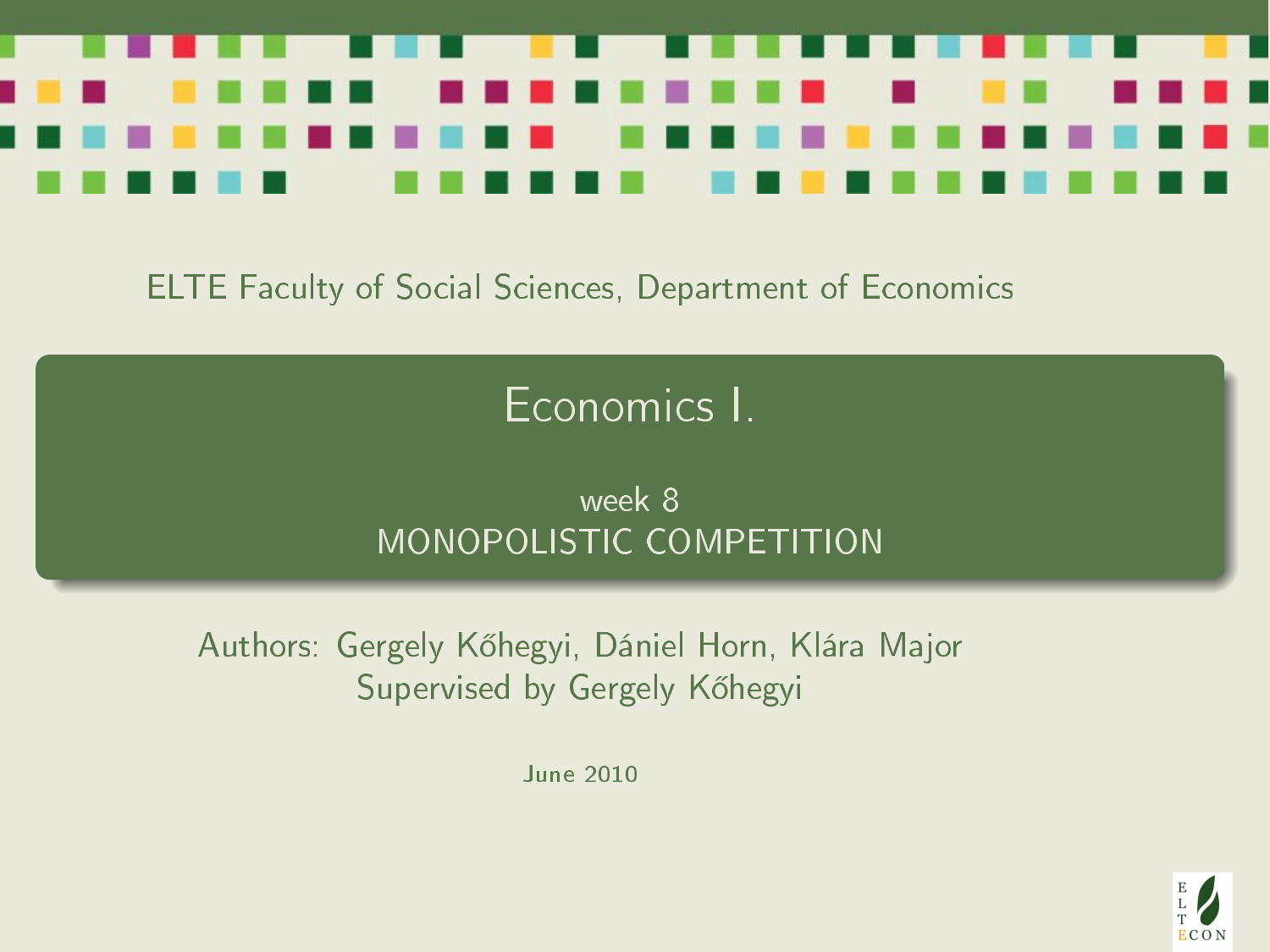[week 8](#page-3-0)

K®hegyi-Horn-Major

Prepared by: Gergely K®hegyi, using Jack Hirshleifer, Amihai Glazer és David Hirshleifer (2009) Mikroökonómia. Budapest: Osiris Kiadó, ELTECON-könyvek (henceforth: HGH), and Kertesi Gábor (ed.) (2004) Mikroökonómia előadásvázlatok. http://econ.core.hu/ kertesi/kertesimikro/ (henceforth: KG).

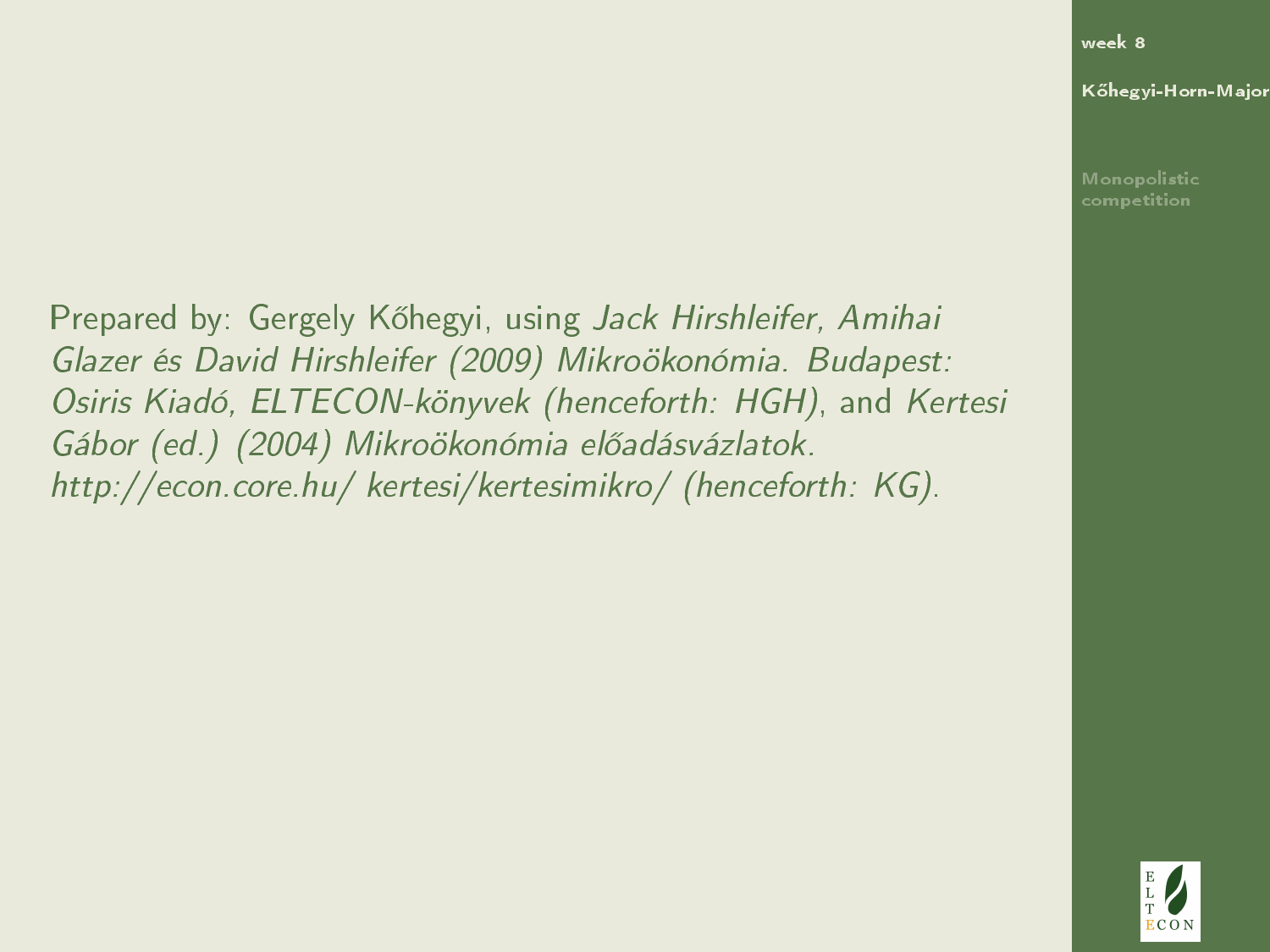### Product variety

Consumers take into consideration the characteristics of goods. For a characteristic such as size, individual consumer preferences range from smallest to largest. For a characteristic such as color, individuals' preferences may be thought of as distributed around a ring. For simplicity, assume the preference distribution is uniform over the linear range in the one case, or around the circle in the other case.

<span id="page-5-0"></span>

[week 8](#page-3-0)

K®hegyi-Horn-Major

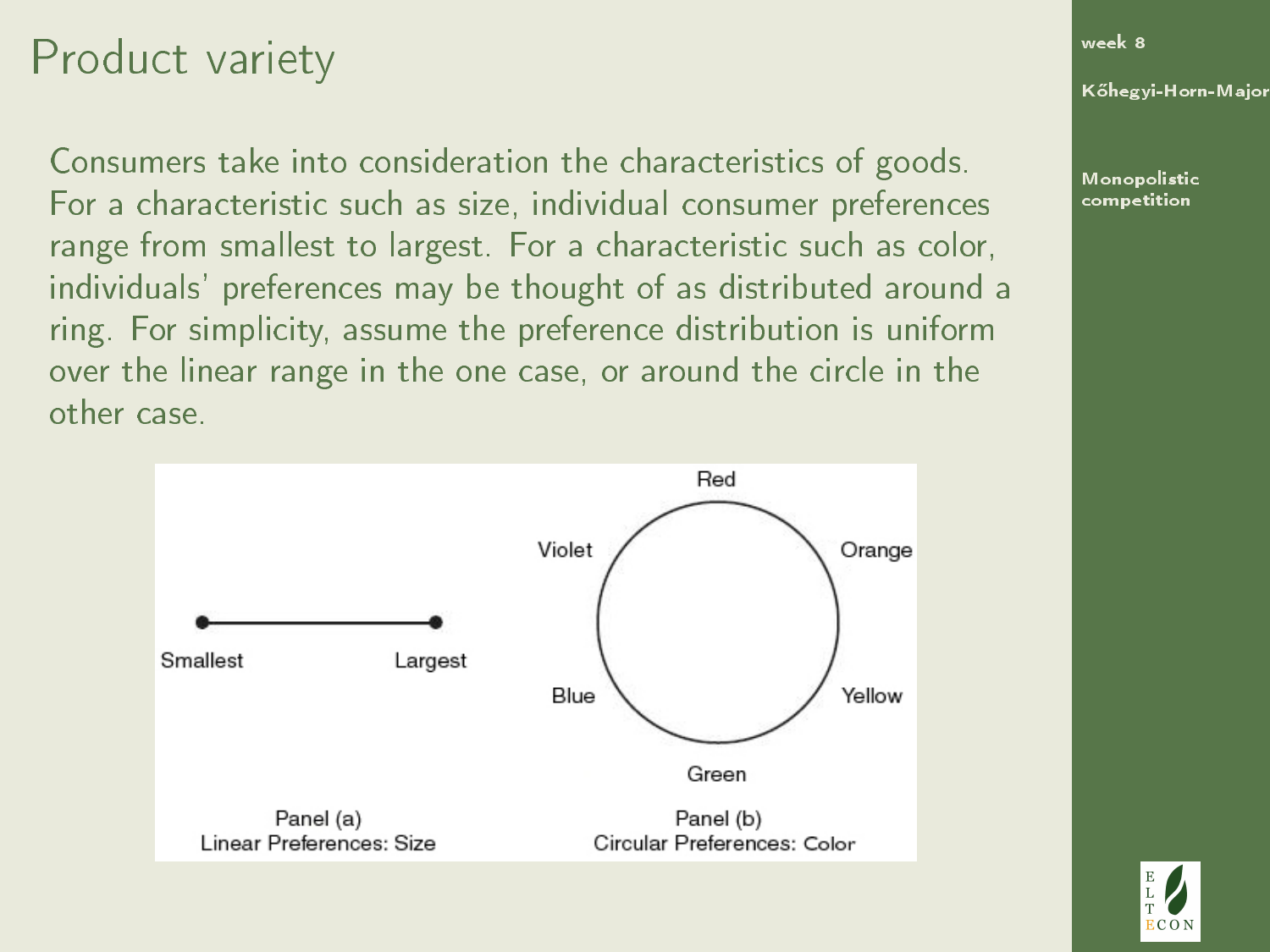# Product variety (cont.)

#### Aggregate demand

The rising aggregate effective demand, as viewed by a monopolist seller, achieved by increasing the number of plants (production locales) spaced evenly around the ring of the previous figure. Effective demand increases with the number of plants, because consumer preferences are better matched (there is less wastage in transport costs). However, demand grows at a decreasing rate.



[week 8](#page-3-0)

K®hegyi-Horn-Major

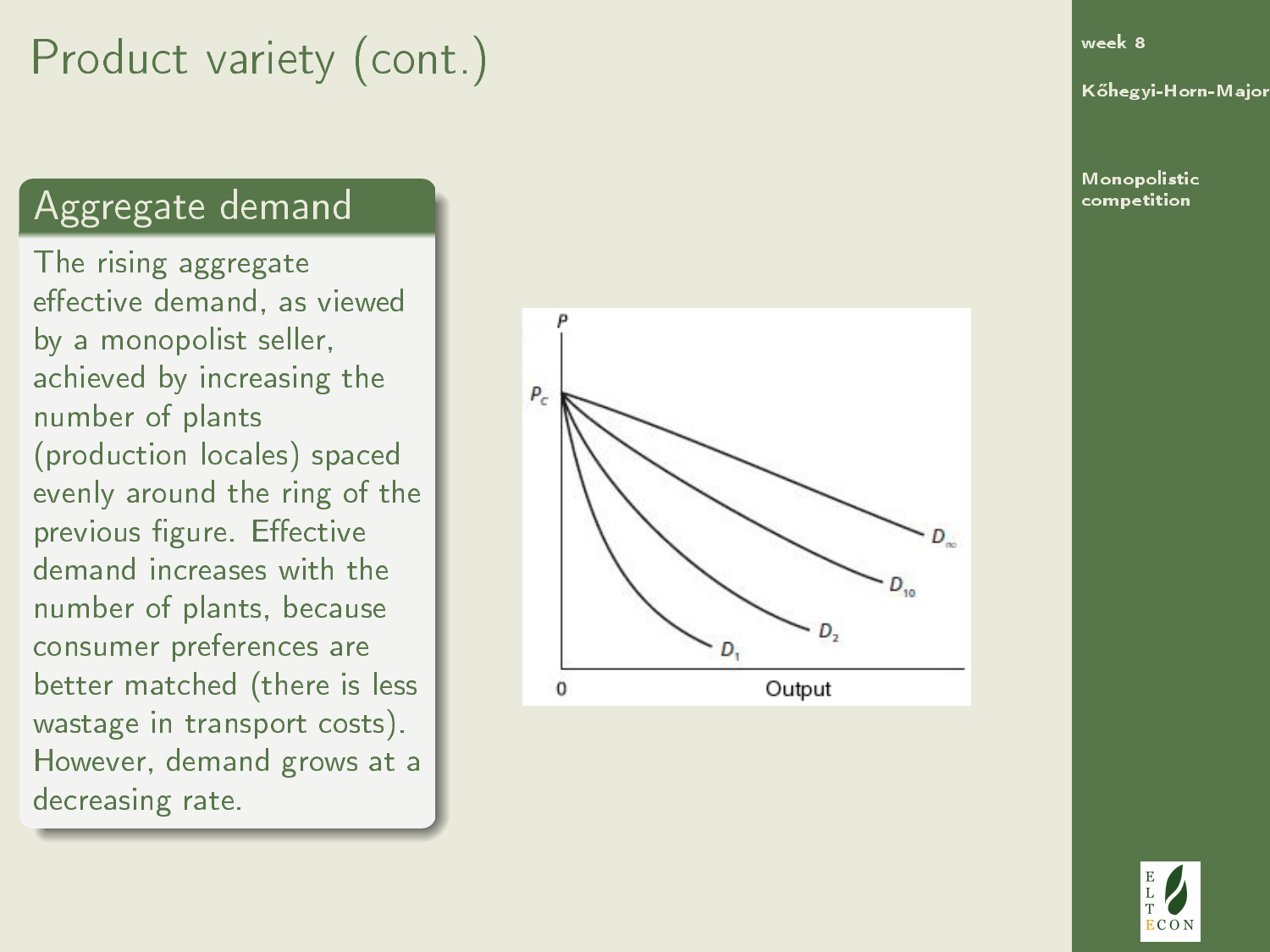# Product variety (cont.)

| Religious attendance and concentration (Protestant |    |                                |  |  |
|----------------------------------------------------|----|--------------------------------|--|--|
| denominations, percentages)                        |    |                                |  |  |
| Country                                            |    | % attendance Concentration (%) |  |  |
| US                                                 | 43 | $\overline{2}$                 |  |  |
| Canada                                             | 31 | $\overline{2}$                 |  |  |
| Netherlands                                        | 27 | 10                             |  |  |
| Switzerland                                        | 25 | 21                             |  |  |
| W. Germany                                         | 21 | 23                             |  |  |
| Australia                                          | 21 | 18                             |  |  |
| New Zealand                                        | 20 | 21                             |  |  |
| <b>Britain</b>                                     | 14 | 40                             |  |  |
| Norway                                             | 8  | 85                             |  |  |
| Sweden                                             | 5  | 72                             |  |  |
| Finland                                            | 4  | 92                             |  |  |
| Denmark                                            | 3  | 94                             |  |  |

Religious attendance and concentration (Protestant

Source: Hirsleifer et al., 2009, 349.

[week 8](#page-3-0)

K®hegyi-Horn-Major

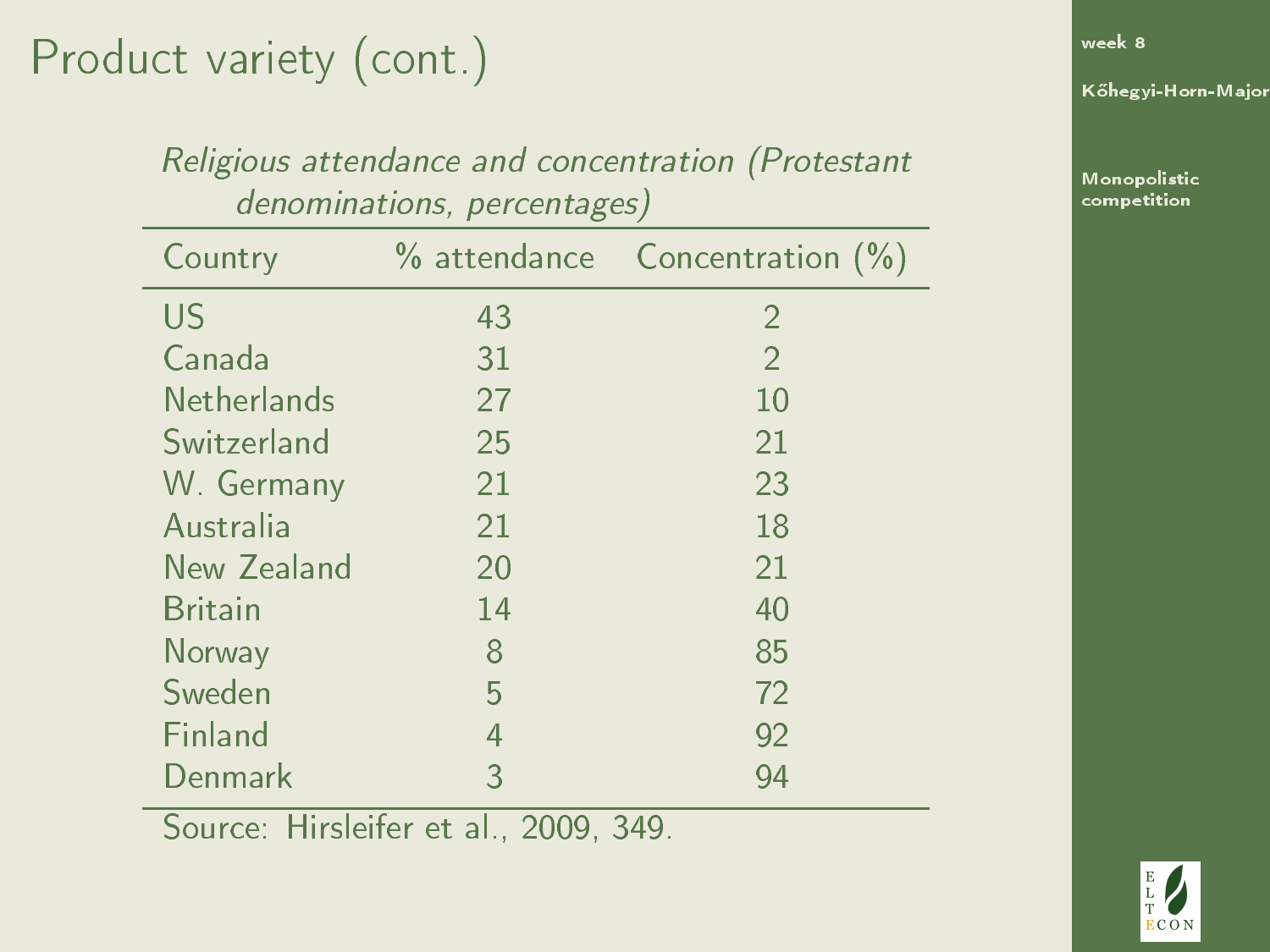# Product variety (cont.)

#### Change of number of plants

Due to the increasing demand total revenue rises but at a decreasing rate. Under the assumption of an identical linear cost function each plant shifts upward by a constant amount as N rises.



[week 8](#page-3-0)

K®hegyi-Horn-Major

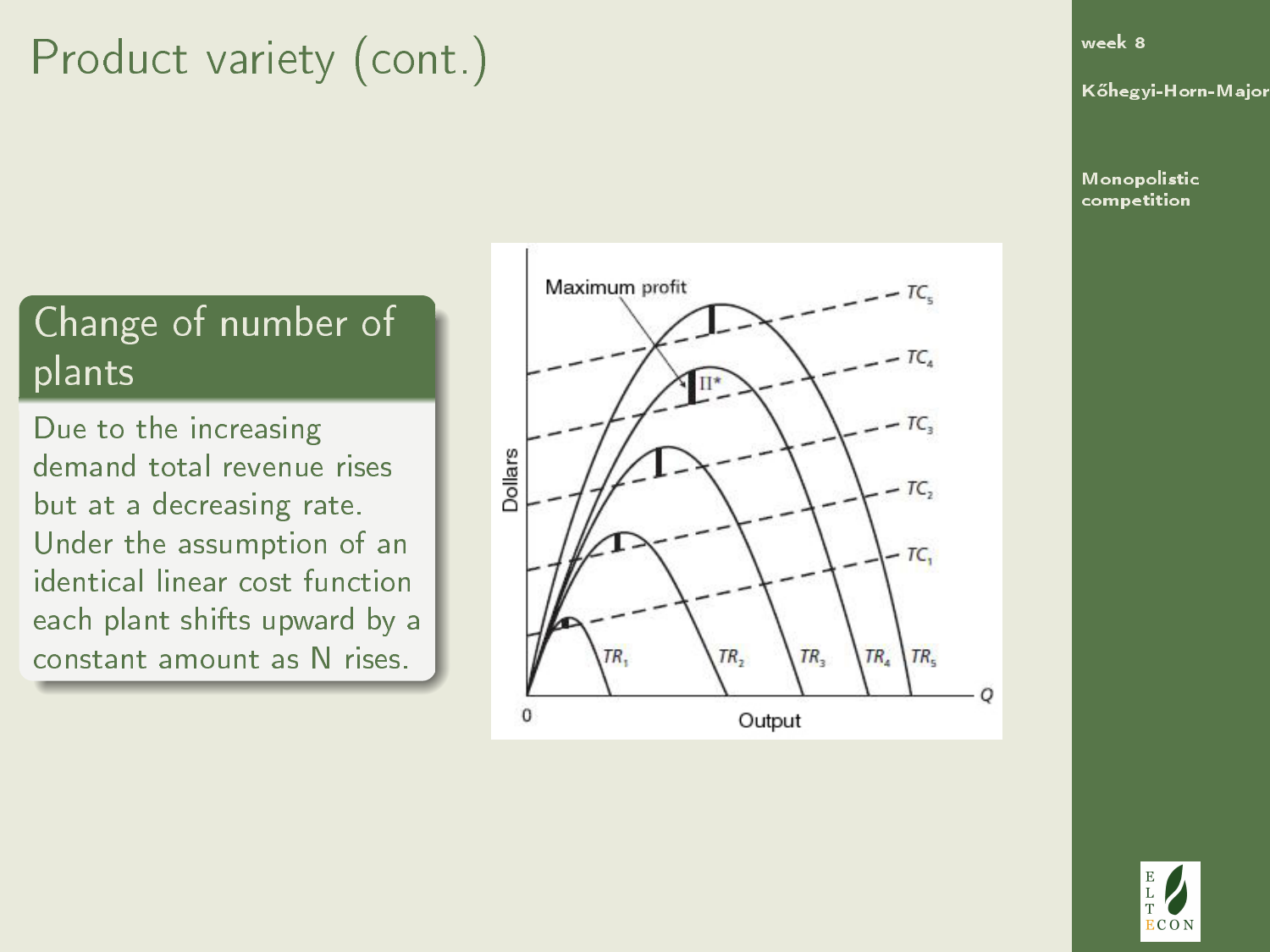# Monopolistic competition

#### Definition

The market structure in which each product variety is produced by an independent competing firm having some monopoly power is called monopolistic competition.

- Models containing representative participants (e.g. competition among brands)
	- Chamberlin-model: Free entry in and exit out of the market, differentiated product
- Location ('spatial') models
	- Hotelling-model (one-dimensional, linear product differentiation, fixed number of participants)
	- Salop-model (one-dimensional, circular product differentiation, fixed number of participants)

[week 8](#page-3-0)

K®hegyi-Horn-Major

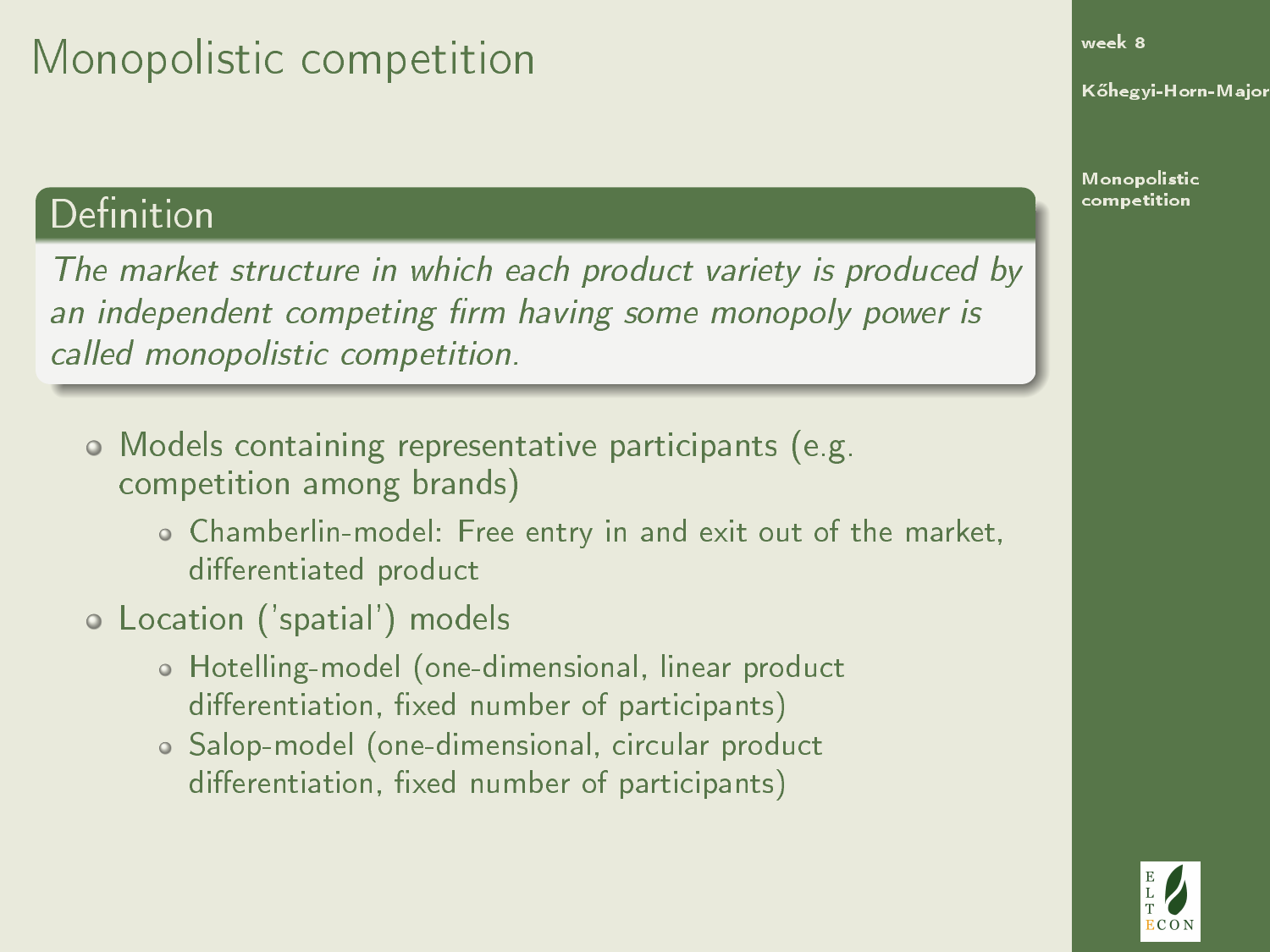#### Monopoly solutions: aggregate and plant

For a given number of plants N, the monopolist's effective aggregate demand curve is  $D_N$ .  $D_n = D_N/N$  is the pro rata plant demand curve. For either the plant or the firm solution, the same profit-maximizing price

P m

is found along the associated demand curve.



[week 8](#page-3-0)

K®hegyi-Horn-Major

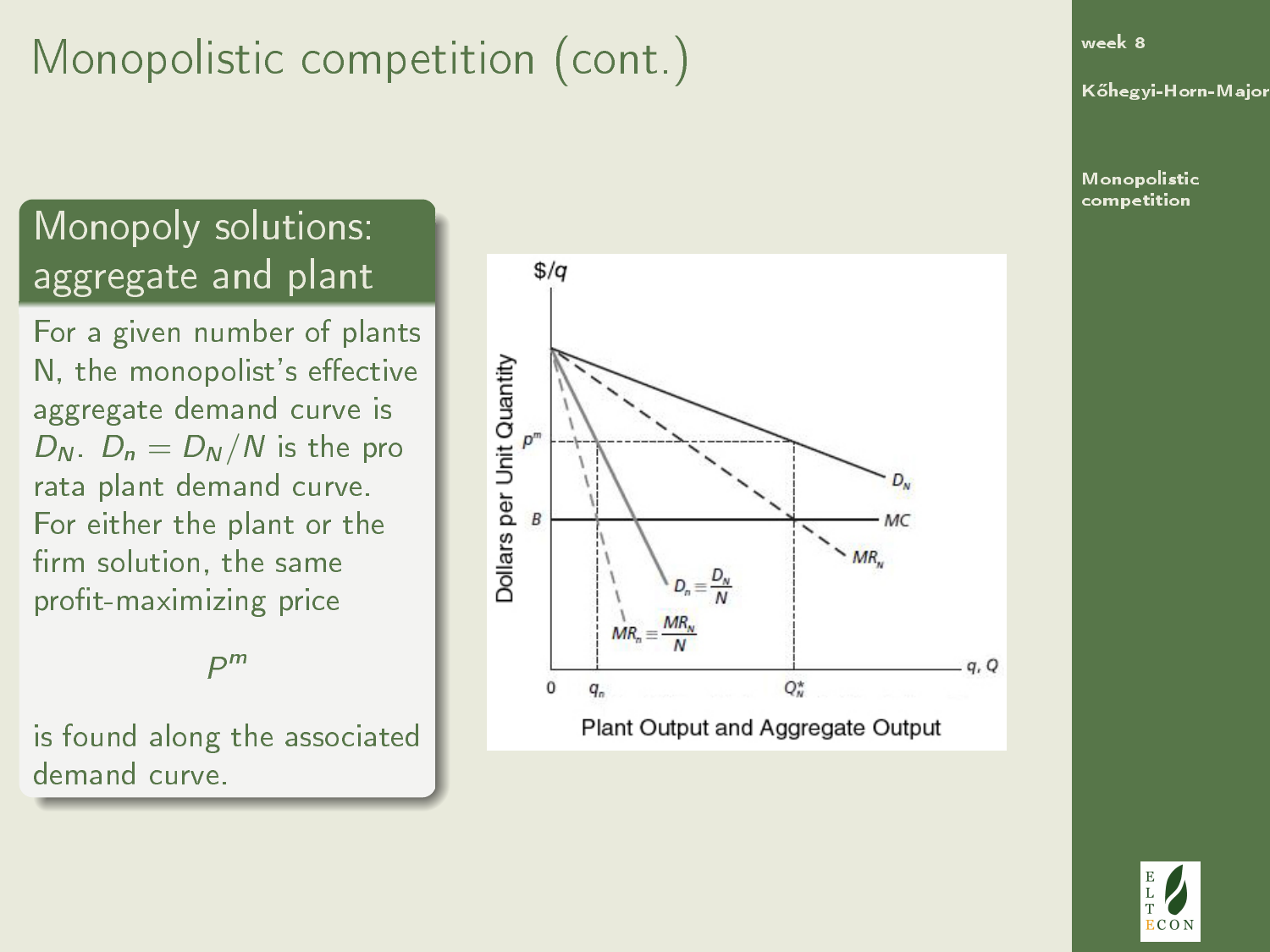[week 8](#page-3-0)

K®hegyi-Horn-Major

[Monopolistic](#page-5-0) competition

Monopoly plant at monopolisticcompetition equilibrium

In case of a monopoly plant the optimal solution is given by  $MC = MR_n$ . In case of an individual firm the demand curve is  $d_n$ . therefore the optimum is in H.



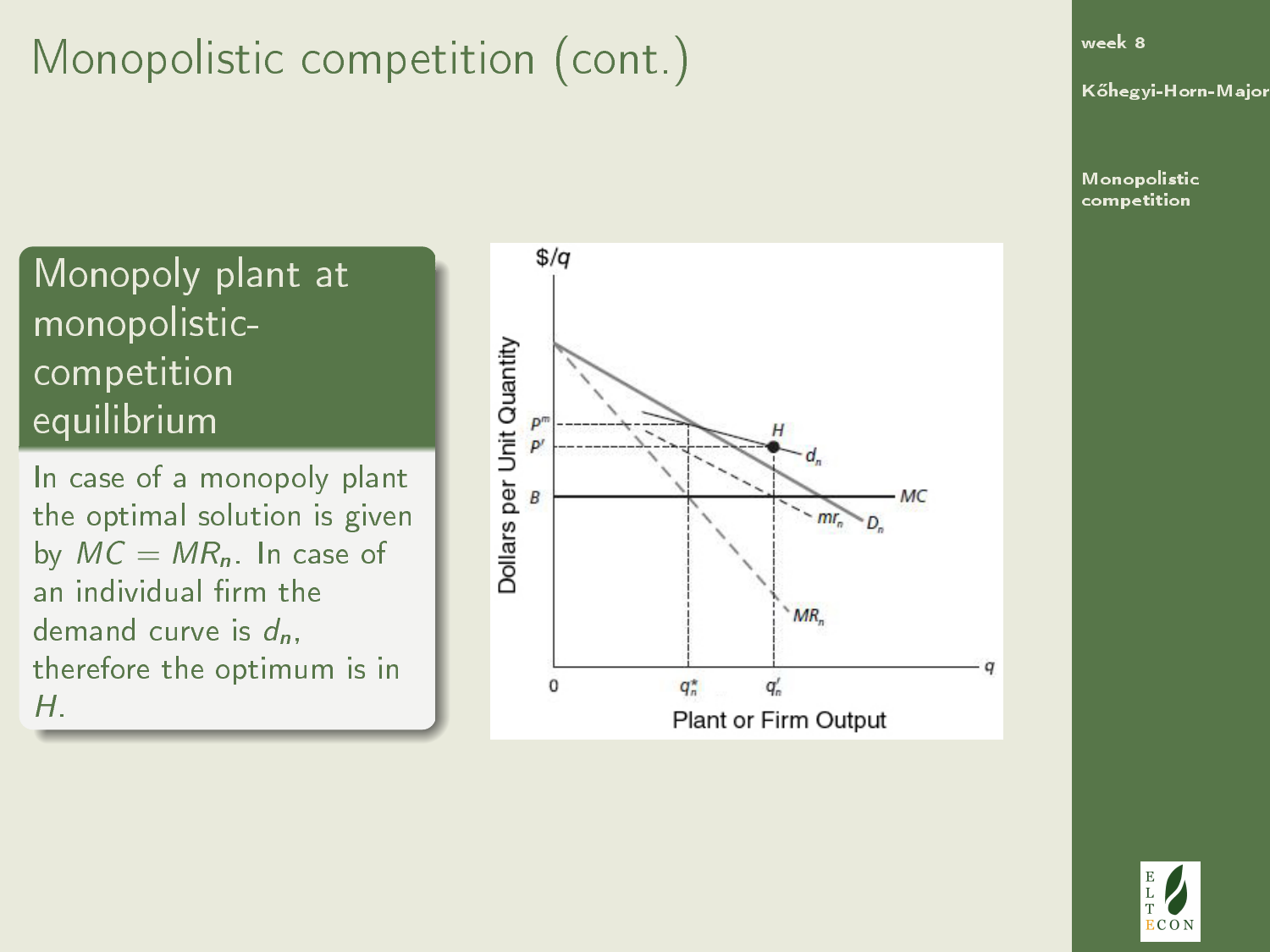#### [week 8](#page-3-0)

K®hegyi-Horn-Major

[Monopolistic](#page-5-0) competition

#### Monopolisticcompetition equilibrium

s in the diagram represents a monopolistic-competition equilibrium. In this point each firm is maximizing profit, price is lower and output greater than in the monopoly case.



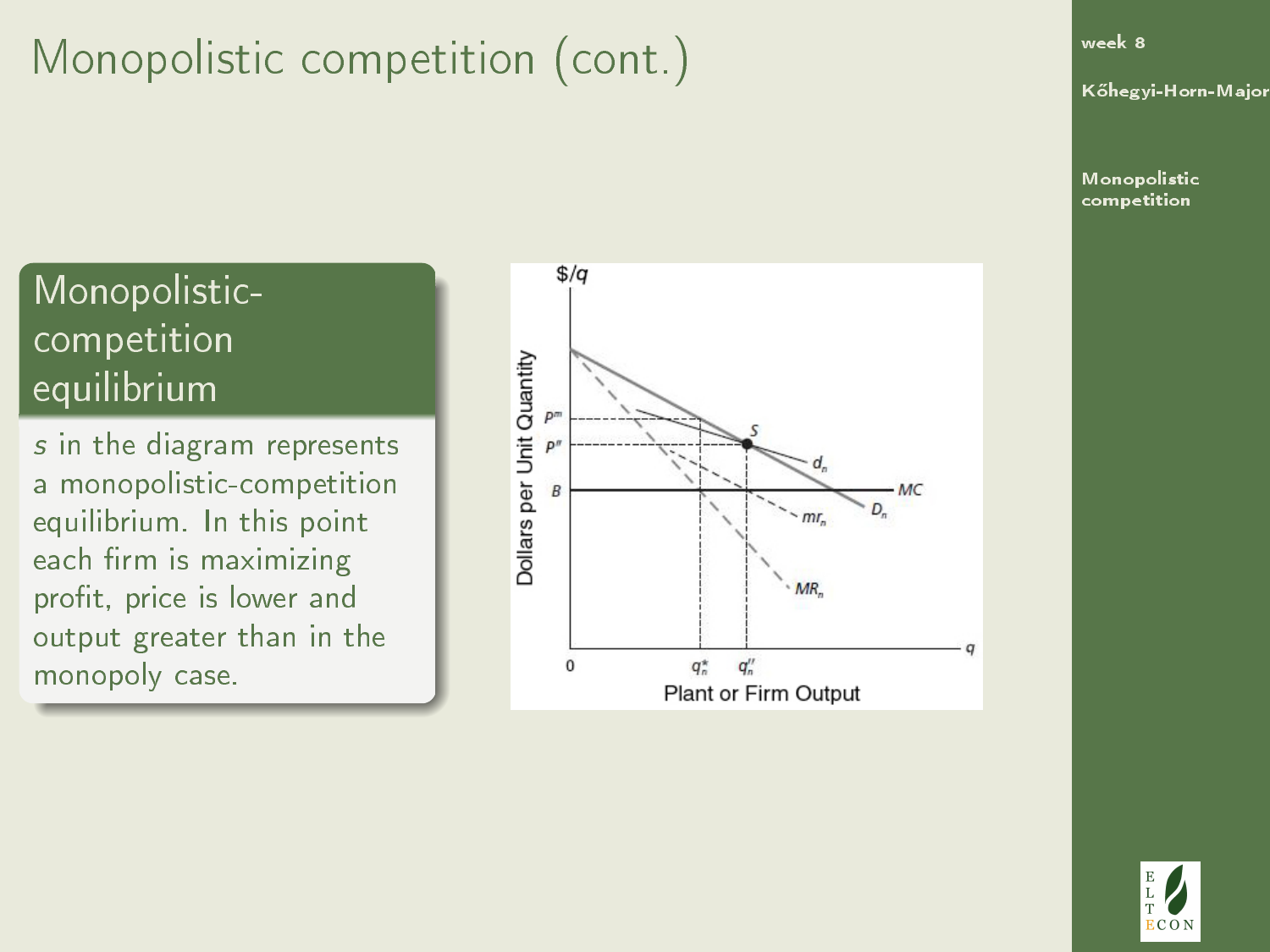Representative firm in monopolistic competition

In the long-run the representative firm's price-output combination at L lies on the true pro rata demand curve  $D_n$ . The additional long-run condition is that entry or exit takes place until the representative firm earns zero profit (price equals Average Cost  $AC_n$ ).



[week 8](#page-3-0)

K®hegyi-Horn-Major

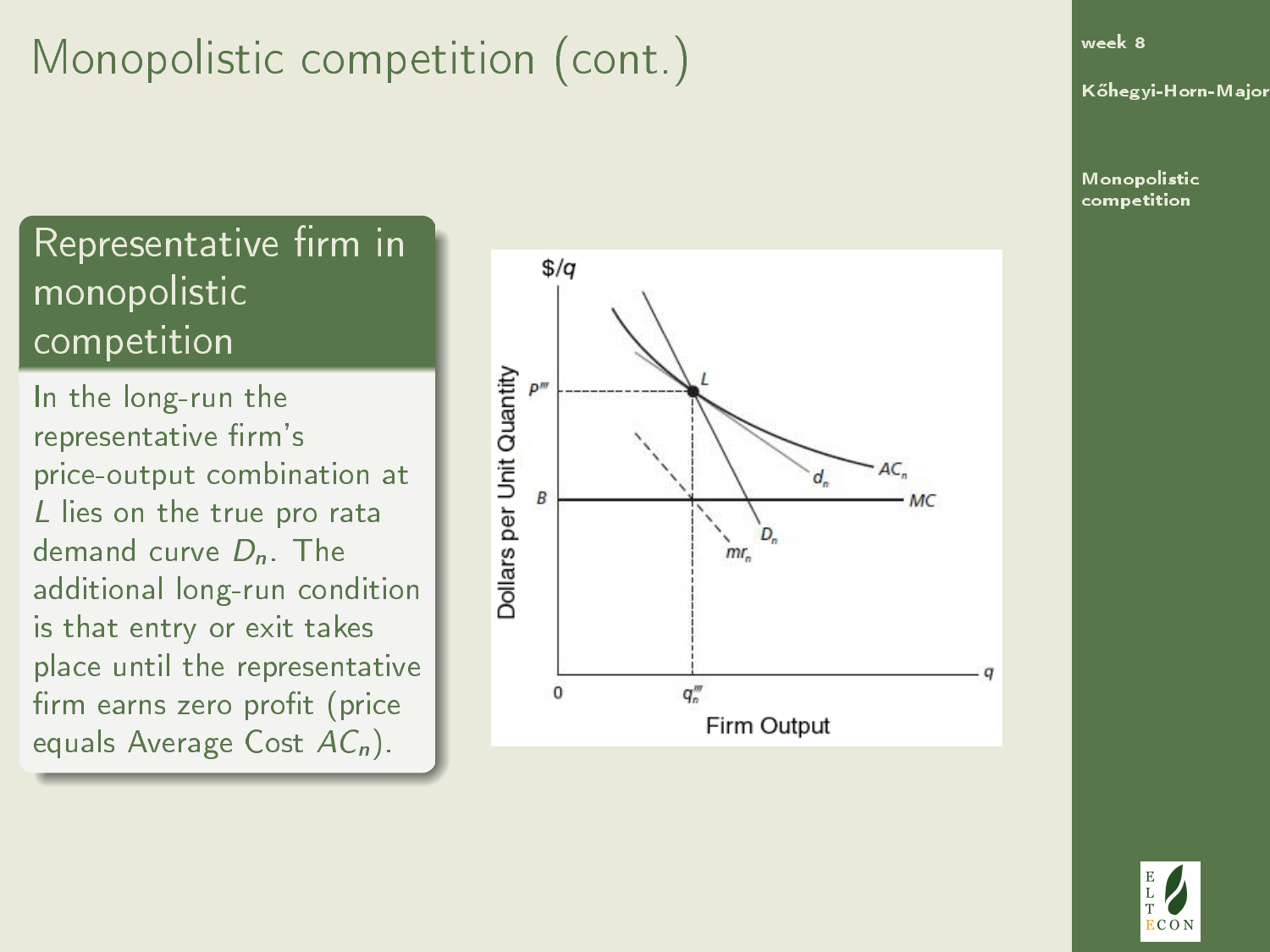#### Statement

Under monopolistic competition, aggregate output is greater and price is lower than under multiplant monopoly. But the number of independent firms under monopolistic competition, each offering its own unique variety, could be either larger or smaller than the profit-maximizing number of varieties offered by a monopolist producer. Thus, though consumers benefit from a lower price under monopolistic competition, they may or may enjoy not a better assortment of varieties.

[week 8](#page-3-0)

K®hegyi-Horn-Major